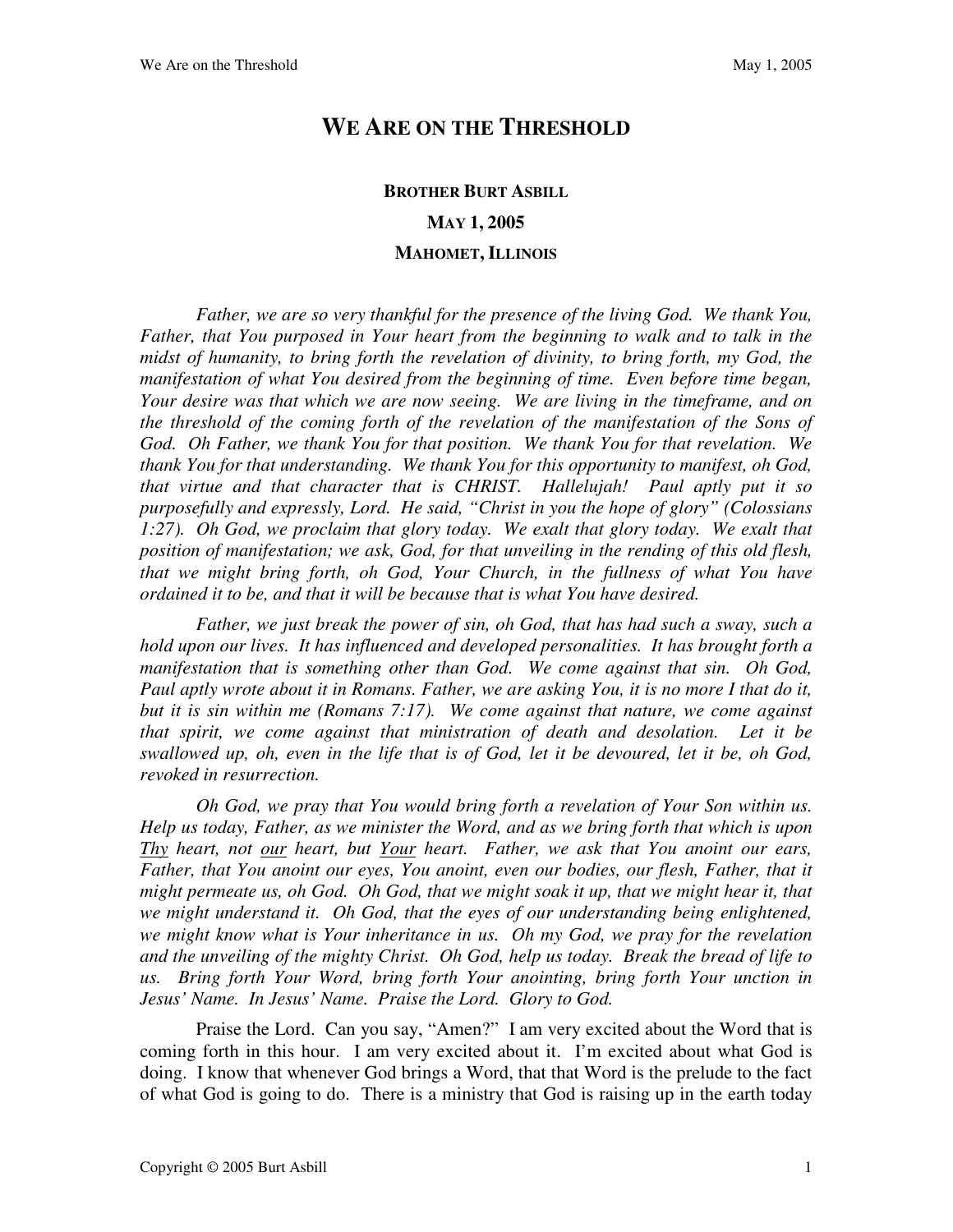that is heralding, that is proclaiming the coming of Jesus Christ. That is what I am excited about. I am excited about the fact of Jesus Christ's coming, and the way that He has chosen to come is that He wants to come in you before He comes in the actuality and the appearing that is written about in the scriptures.

*Father, we come by the power of the Blood of Jesus Christ today. We are asking for Your unction, Your anointing. We bind every spirit that is contrary to the flow, to the moving and to the will of God. Father, we do not want to proclaim man's intellect. We want to proclaim Jesus Christ, Him crucified and resurrected, His intent, His purpose from the beginning of time, in Jesus' Name. Amen.* 

As many of you know, I have been doing quite a bit of traveling. It seems like I pack my bag and get on an airplane. Anytime I pack my bag it means I'm getting on an airplane. When I get home, I unpack my bag and get on a tractor. So, I am either flying or plowing. But both are doing the will of God, so I can get a blessing out of both. I want to share with you that God talks to me as much out there plowing, going back and forth across the ground, as He does when I am in a place of ministering and the Word of God is flowing, because it is all like a plow breaking up fallow ground, getting it ready to receive the seed. You know, one of my most favorite times, other than harvest, is this time of the year, in all of the planting. It is a lot of hard work, but you get out there and things begin to change color; they begin to come alive. The whole terrain begins to bloom and it just kind of seems to affect your attitude. The sun is up and you start smiling more. It should be the other way around. We should smile when it is cloudy so as to chase the clouds away so that the son - the "S-o-n" - might shine forth.

But in all of that, there have been a lot of things that the Lord has been showing me about the whole situation, and I would like to share them with you. I personally believe that the Word that I am bringing is not a new Word, but it is a Word, I believe, that is encapsulated, it is combined, it is condensed. You have to take it and chew on it and break it down. You have to ingest it. You have to go to God about it so that what God is speaking to me, God can speak to you. So that what God is making life to me, God can make life to you. I can guarantee that if you do that with the Word, then you will be the beneficiary, you will see the results of all of that in the fact of the presence of God as He begins to come forth in you.

One of the problems with the church has been the lack of response. God's Word demands a response, and no response is a response. God's Word demands a response. You will either respond in a negative way, or you will respond in a positive way. A positive way is going to God like the cow goes to the grass: he goes out, he grazes, he chews it, he takes it down, he brings it up, he chews it, he takes it down, he brings it back up again. Seven times, I believe, is the time factor that is given to a cow in the digestion of what he grazes. So it is also with us. The Word of God demands a response. A lot of times, with the Word of God, that IS the Word of God, a lot of tribulation comes into our lives. Trouble starts to happen, crises starts to form, and we find ourselves in the midst of a failure. Instead of becoming depressed and cast down about it, we should be rejoicing because that is evidence of the fact that the Word is really working in the arena of our lives.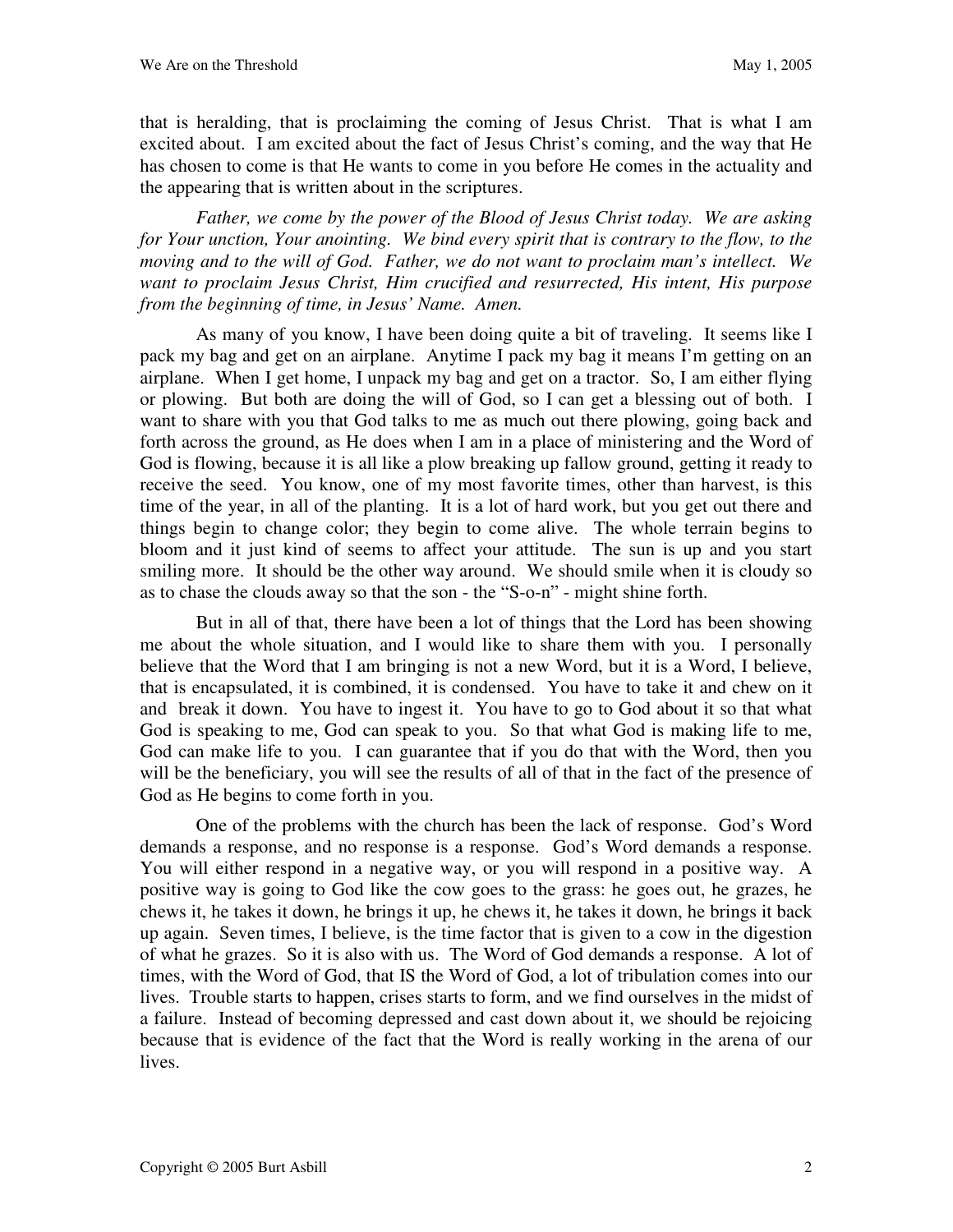Tribulation can come in many different ways. It can come physically; it can come mentally; it can come emotionally; it can come personality-wise; it can come financially. Tribulation can come in many different forms, many different ways, and all of it is designed to do something other than depress us or defeat us. The sad case of the church is that we do not necessarily, at this point in time for some reason or another, understand the necessity for tribulation. We don't look at tribulation as something to be desired. Not desired in the fact that, "Oh boy, tribulation, I want to be tribulated," but tribulation on the basis of the fact of what it will bring. In order to know what it will bring, you have to know for what purpose it was designed and you have to understand what is in the mind of God.

Most of our perspective of God is from down here upward, because of the element of time and the world that we live in. That is a wrong perspective. We have to get an upward, outward, out-of-ourselves perspective. You know, Brother Femi said a very good thing. He said, "Who are you?" That is a valid question. We need to ask ourselves, "Do we know who we are?" A very good word. **Do we know who we are? Or who it is that we should be?** Hallelujah! We sang several songs this morning that had something of that subject content in them.

Turn with me to I John chapter 3, because I think that is the foundation on which we can build the premise of who we are. I John 3:1, *Behold, what manner of love the Father hath bestowed upon us...* Now, the "us" is you and me. John was not just writing to the church of his day and his age, because John was not looking at the church of his day and his age. John had an eternal perspective and that is the first thing that you and I have to change, or have to ask God to change for us, because we can't really do it outside of God. Is the perspective that we have ETERNAL or is it TEMPORAL? Does it pertain to the realm of eternity, or does it pertain to the realm of time?

Let us look at it this way. (See Diagram I) You have eternity (#1), and God has been refining this thing. It is so simple and so basic, it is almost amazing. It is amazing. It just kind of blows my mind. But I used to call this Yahweh, I used to call this God, but God corrected me. He said, "I AM!" (#3) That's how God described Himself when Moses asked, "Who shall I say sent me?" And He said, "I AM." Say, "I AM THAT I AM." Now, we may not understand it in the English vernacular, because of the way that it is used, but it has the meaning of being the sum total of everything. Take this thought, and go into the gospel of John. What it must have been like to sit at the feet of John. We talk about sitting at the feet of Jesus. That would have been great, absolutely. But just to sit at John's feet and to hear the words that were coming out of his mouth, because the man was not talking about his temporal realm. The man was not talking about the realm in which he was living in. He always had his eyes fixed on a heavenly position and his heart was dwelling in the land that was eternal.

Paul was another one. He says, "I press towards the mark of the high calling" (Philippians 3:14). He had a revelation, he had an understanding that was outside of his humanity. Hallelujah! His eyes also were focused on something other than himself. That man could not have suffered what he suffered, and gone through what he went through if his eyes were on himself. The thing he would have been doing in that condition and that place would have been looking for the quickest door out, the way of escape, the way to ease and comfort. Ease and comfort is a door that is temporal, and it is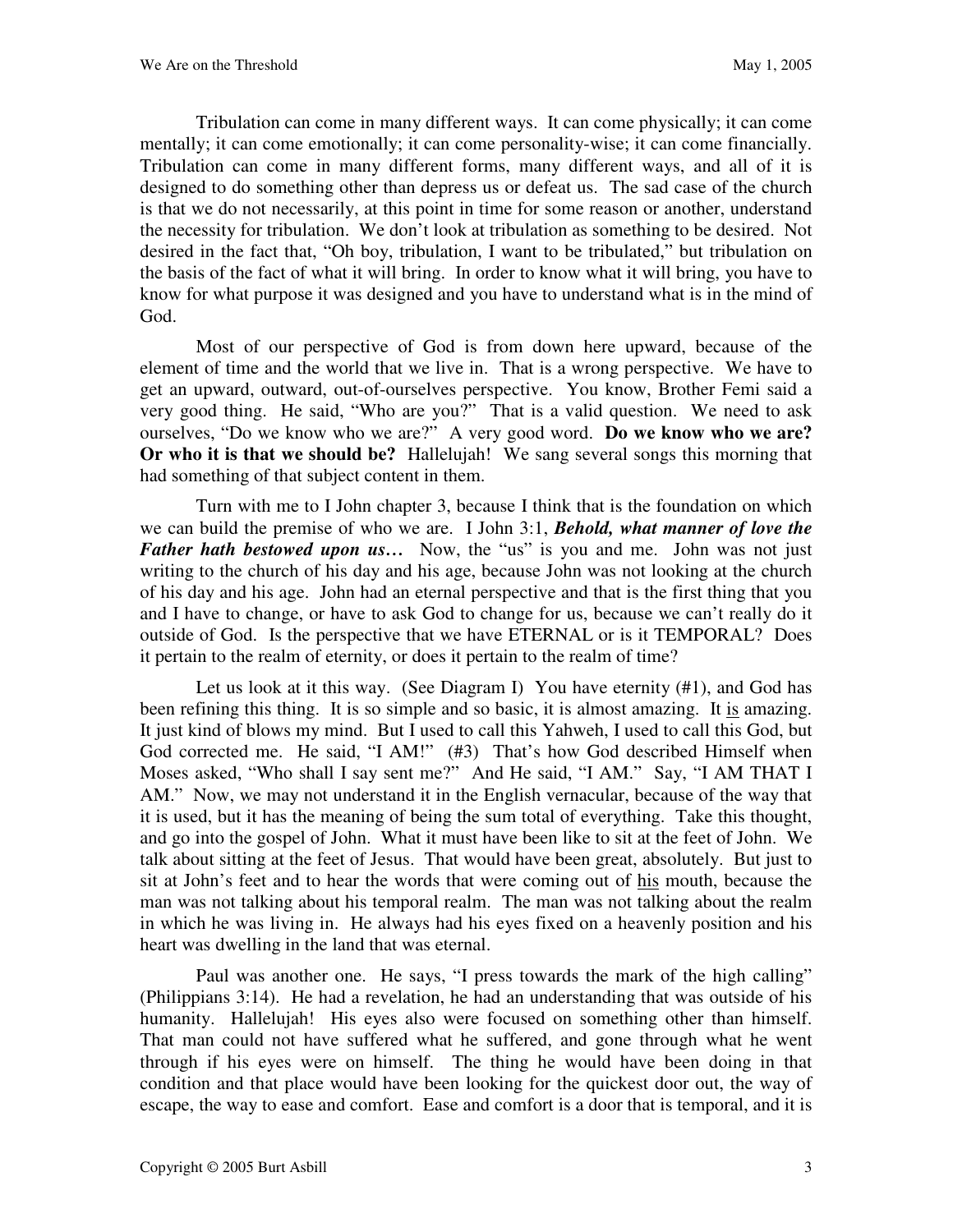a door that pertains to the realm of time that is temporal. Hallelujah! Whereas Paul said in Corinthians, "I glory in nothing but…" What? "In Him that is crucified. He said I preach nothing but Him that is crucified" (I Corinthians 9:16). So he had to have an eternal perspective. You and I have to have an eternal perspective. I don't mean in the sense of some day, somewhere, I'm going to make it into heaven. You and I have to overcome that thought. Did you know that? Because it is so ingrained in the doctrine that we have been indoctrinated with in what we call church. We think that some day, some time, somewhere out there, there is going to be some sort of event where I am going to walk out of this realm of the natural and into this realm of the spiritual. But until that time, I can be just as natural, and just as subjugated to the realm of the natural as I can be because it is going to take some sort of miraculous event to get me into the realm of the spiritual. I John 3:1, *Behold, what manner of love the Father hath bestowed upon us, that we...* WE - that's you and me! That's you and me! Maybe it's just me! Maybe I'm the only one that gets excited about it. *Behold, what manner of love the Father hath bestowed upon us, that we should be called the sons of God.* **Now, is that a** metaphorical phrase? Is that a phrase that was said just to give us some sort of good feelings, some position of confidence so that we could struggle through and press on to the end? ABSOLUTELY NOT!

You know, God doesn't talk in abstracts. He is called the Alpha and the Omega. I want to tell you, all of these terms that we know about God do nothing but describe God in a temporal frame, in a temporal place (See Diagram I, #4). Are you understanding what I am saying? When we talk about the Alpha and the Omega, we are talking about the beginning of time and the end of time (#2). That is what we are talking about. Because the I AM is always. The I AM has always been the I AM. He was, He is, and He shall be. He is not just Alpha and Omega. Alpha and Omega were words that He invented for us to understand the fact that there was a beginning and there is an end and He alone is cognizant of it and everything in between. There is a reason for the beginning that is to be manifested, when? In the end. The thing that He created in the beginning, though it was temporal, had an eternal purpose. Come on! You and I were born for the purpose of fulfilling an eternal destiny.

You can teach these children math and English and reading and writing and arithmetic and all of those things, and they can become scholars and book keepers, lawyers and doctors, but what is that in comparison to the fact of what they were created for in the mind of God? All right, let's take it off of the children and put it on ourselves. A lot of us have wasted a lot of time, wasted a lot of time. BUT that doesn't mean that you and I do not have the capability of REDEEMING THE TIME. I'm beginning to have some sort of understanding of what it means to redeem the time as I gain the understanding of Who God is, what God is, and what it is that God wants.

You see, when I first got saved, I thought all God really wanted of me was to be good. Of course, you probably had a different perception. That we should be good. Wasn't that what you thought? You don't drink, you don't smoke, you don't curse, you don't look at pornography. You don't do those things that the world does out there. What is that? That is being good. Why? Why do you want to be good? So you'll go to heaven. Right? But the Word of God says it is not a matter of going to heaven. What it says is that when you get saved, you get God, then you get filled with the Holy Ghost and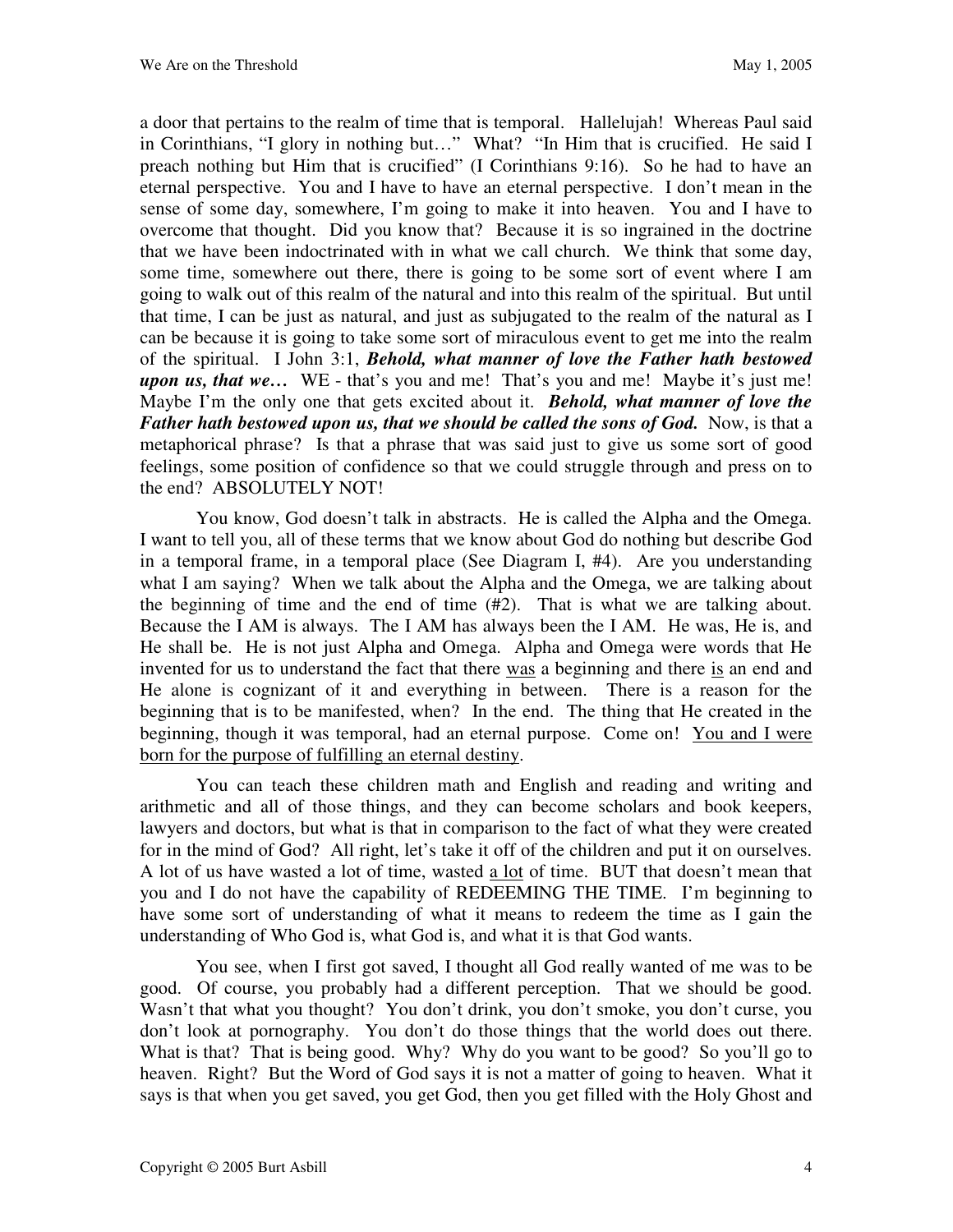all of a sudden you have heaven within you. Hallelujah! Here we are in this situation (See Diagram II, #5). It is amazing. You know, since I started doing this, I love it! I can't get away from it! I love it! Hallelujah! You are in this situation - now maybe I should just touch on this thought here a little bit. You see, this realm (#2) at one time was a heaven realm. Did you know that? Let's look at Romans a little bit. Romans 7:9, *For I was alive without the law once: but when the commandment came, sin revived, and I died.* Now, he wasn't talking about himself, Paul, per se, as an individual, as an entity, as a personality. He was talking about Paul as in Adam. He said, "Once I was alive." When was he alive? Back here in the beginning, of course!

Do you know the first thing that God created? It is a marvelous thought. I don't know why it thrills me so much, because it is so simple. Because I read my Bible, and if somebody were to ask me, I would say, "Well, light was the first thing that He created." But it wasn't. Light wasn't the first thing He created. It was TIME (See Diagram I, #2). It says in the first three words, **IN THE BEGINNING.** Now, it had to be something that He created. It had to be something that He created other than the eternity that is Jehovah. So, He created something that is temporal and TIME IS TEMPORAL. Do we all agree with that? Does somebody have a problem with that? Time is temporal! So, if He created something that is temporal, though it is temporal, it has to have an eternal value. It has to have an eternal thought or an eternal idea. It has to have something motivating it, making it move, making it go, bringing it into existence, because you see, without Him in eternity, time wouldn't exist. It is the eternalness of Yahweh that make time exist! Hallelujah! So time becomes something of a tool. So then, time becomes something of a tool in the hand of God to do something that God wants done. It is not just for you and me to get into heaven and that's what part of our problem is; we have that mentality. We have that thought. We think that if we struggle and push and persevere and somehow hang onto the shreds of our Christianity that we will somehow get over to that place where God will say, "Well done, thou good and faithful servant. Enter into thy reward (Matthew 25:21,23)." Maybe you don't have that concept. But the fact of the matter is that if there is an intent or a desire that God has with respect to time, then I must be actively participating with Him in it to obtain what that thought is.

Someone came to me the other day with a scripture verse. The scripture was talking about the fact of not knowing Him. Matthew 7:21, *Not every one that saith unto me, Lord, Lord, shall enter into the kingdom of heaven; but he that doeth the will of my Father which is in heaven.*We have to take it in context with what God is telling me to tell you. We are talking about the realm of heaven. Any time you talk about the realm of heaven, you are not talking about a realm that is temporal. You are talking about a realm that is eternal. We can use all these words, but the fact is, whenever you use them you are talking about Jehovah. **HE IS ETERNITY**. We can't fathom it, we can't comprehend it, we can't build it, we can't fashion it in our little finite minds. Nevertheless, everything that you see out here is Yahweh. That is what John 1:1 says. It is interesting that in John 1:1 he says, *In the beginning…*

So, there is something very important about you and me coming to grips with the reality of why we have time. We spend so much of our time doing so many things that have no connection or benefit to eternity. Why? It is because we do not comprehend the purpose for which we were created, or what is the thought or the idea or the intent of who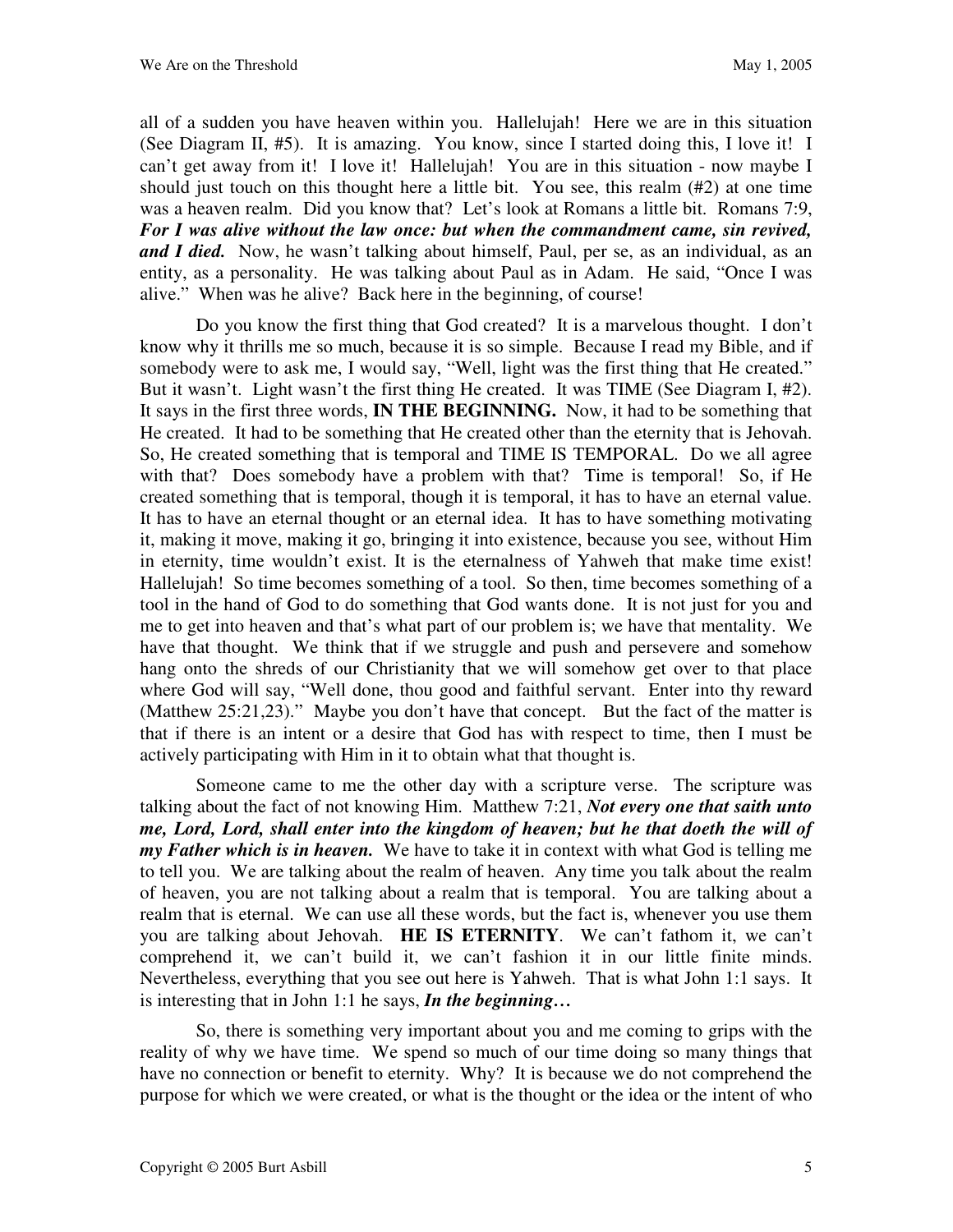you are and why you were created. Let me tell you, in this realm (See Diagram I, #2), you have two destinies. Did you know that? We had one destiny in the beginning, but the devil came in and usurped the position and the place of God's intent. It is so marvelous! This concept, this understanding that I am attempting to express to you is really so marvelous! The devil is not an original thinker. I don't know how much liberty that gave me but it has help me tremendously! You can never understand how much liberty that gave me! He, the devil, has to use everything that God created. He has no power of creation. **You and I have the power of creation. The devil doesn't have it!** So, anytime he wants to create an environment or a situation, he has to use you and me to do it. The sad part is that oftentimes we yield ourselves to the devil to have him use us in a manner that doesn't facilitate the will or the purpose for which God created us. The devil is not an original thinker. He is not creative. He has no ingenuity. He just does the same thing over and over and over and over. Over and over and over again. The sad part about it is that you and I should know better, BUT we don't because we don't understand the precept, because we don't have the concept, we do not have our eyes of our understanding enlightened to know what is the hope of His inheritance in the saints (Ephesians 1:18). We don't have the concept, we don't have the reality, because God didn't do things piece-meal.

You know, I'm an impulsive person. God is not impulsive. You can't be impulsive if you are the I AM! How can you be impulsive when you know everything? Now, I'm impulsive, but God is not impulsive. So what God does cannot be judged from my perspective. It has to be judged from His perspective, don't you see? Ephesians 1:18 says, *The eyes of your understanding being enlightened; that ye may know what is the hope of his calling, and what the riches of the glory of his inheritance in the saints.* What the riches of the glory, the riches of the glory (Diagram II, #12). Have you ever wondered, "What is the glory?" Have you ever wondered that? What is the glory? I can tell you basically, and you can go into the scriptures and try to prove me wrong. Hallelujah! GLORY is the essence of Nature. GLORY is NATURE. "And we beheld His glory" (John 1:14). Do you think it was some sort of effervescent, shiny thing that was working, like we see these neon lights blinking? Or was it the demonstration of God walking and talking in the midst of the earth? It must have been the latter, because He not only says that we saw His glory, but He also says that we touched, we handled. That is in I John 1:1-2, I believe. We touched, we handled the only begotten, the Living Word. He says that they handled the Word.

What are we talking about? We are talking about the essence of thought. We are talking about the essence of intent or idea because God is not piece-meal. Did you know that God is not piece-meal? He is not haphazard. He didn't create all the earth and the things that are in it and all of a sudden say, "Well, we forgot something. There is something wrong with this scenario. I've got elephants. I've got gorillas. I've got monkeys. I've got this. I've got that. I've got trees. I've got waterfalls. Oh, I know what it is! Man!" And all of a sudden He puts man in the midst of everything else that He created? The fact of the matter is that man was the grand finale. Man was the grand finale! Man was the theme! Man was the absolute essence of the thing that was in God's mind when He looked down into hell, down into the abyss, which is the word used in Genesis 1. He looked down in the abyss and He said, "Let there be light." Hallelujah! So we find that God is not piece-meal. He has a design. Praise the Lord. You know, I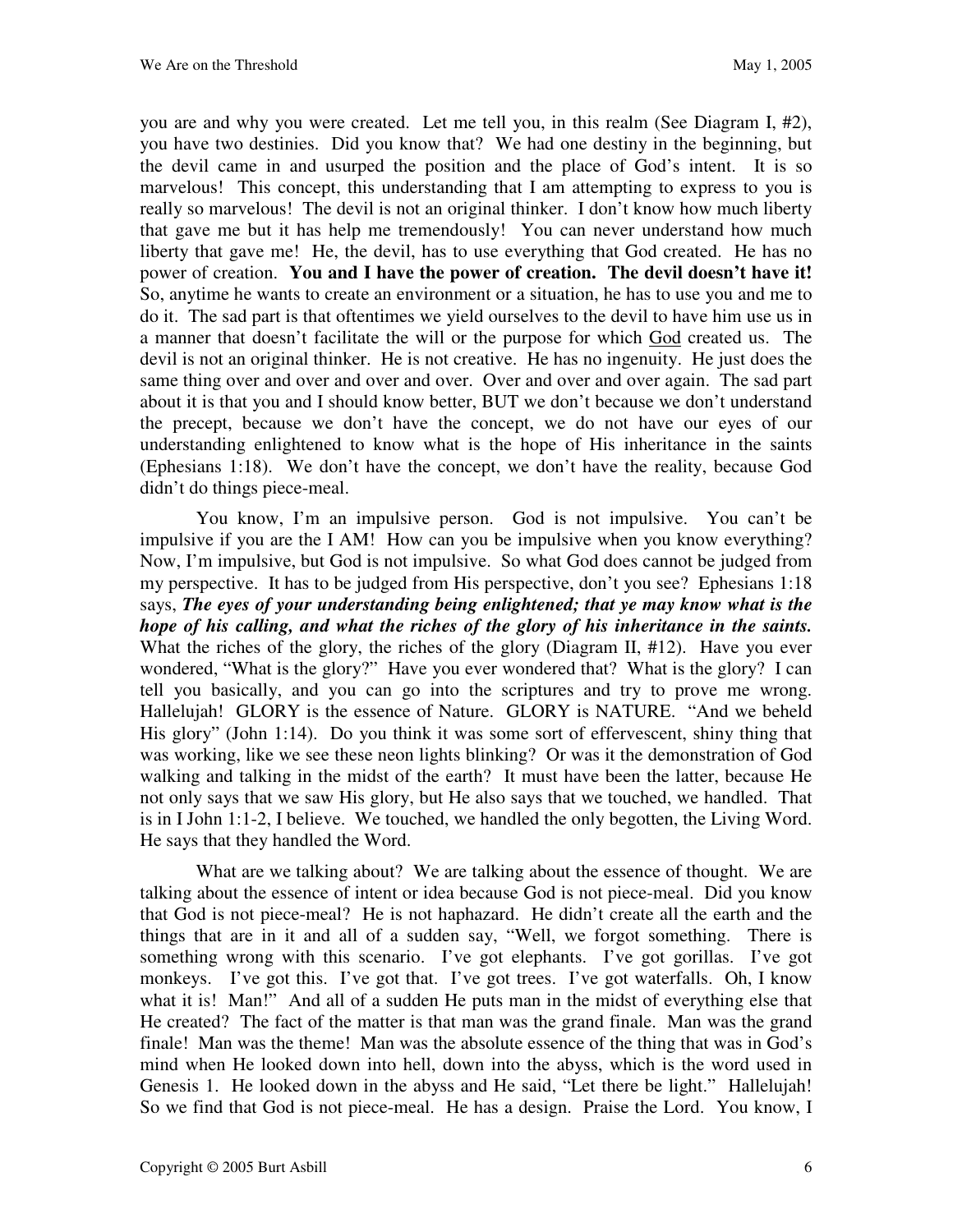can go over this and over it and over it and over it, and I always get something new out of it. God had a design. What is design? It is a thought. It is an intent. It is an idea. Hallelujah! So we have a design. It is a thought. It is an idea. It is an intent. What He called it was WORD.

Now in Genesis 1:1, He doesn't say, "And the Word of God." He says, "And God said." Now, when we read that, we think of you and me as we might have a conversation. Right? Burt said… Peter said… Kate said… Shari said… these words or those words. God doesn't do things like that. That is not the way that God communicates. Do you know that God doesn't necessarily have a mouth, like you and I have a mouth? But He has a being. He has an essence of what we call a mind. But in His mind, there was something that He called a Word. Now, why did He call it a Word? Because He was creating a natural being in a natural situation that was going to have to use a natural means by which to communicate. We have to understand that that communication wasn't just something that was natural. It is not of just natural origin. Proverbs 18:21 says that the power of life and death are in the tongue. Now, if I am telling you something that is not correct, you need to correct me. You really do. You need to correct me. Let's go over to James just for a moment, because I believe what I am telling you is the Word of the Lord and what God wants you to hear this morning.

Words are not just an accumulation of syllables and sounds, consonants and vowels. Words are the epitome of what the intent or the thought is in the mind of the individual. Do you know that you can be saying one thing and thinking another thing? Although you are saying something other than what you are thinking, the force of that hits the person, and it is not what you said, but it is what you thought, that hit them. Follow that one. Hallelujah!

James 3:8, *But the tongue can no man tame; it is an unruly evil, full of deadly poison.* Now, have you ever spoken to anyone and seen them drop dead? Well, you may not have seen it, but you may have said something that, down the road, manifested itself in the nature of death as far as that individual was concerned. If not in their actual life, then certainly something in their relationship with you. Something died. Let me put it a different way. Have you ever felt the sting of the adder as far as the tongue is concerned? Somebody that you have a great deal of love and respect for says something to you that is inappropriate and it smites, it stings. What are we talking about? Are we talking about the thing that was said? The words that were spoken? "You idiot." Is that the thing that has the power to bring forth that thing that you felt? ABSOLUTELY NOT! It was nothing more than a vehicle, a housing that carried the spiritual content of the thought that was in your heart when you spoke what you spoke.

The reason that it works that way is because we are designed after the image of God, we have the power of the living God to create or to destroy. Hallelujah! This power of God is given to us, not so that we might be bloated or puffed up, or become egotistically inclined. It is given to us for one purpose and one purpose alone: to fulfill the intent and the thought that was in God in the beginning. I said that we have the design. Praise the Lord. And you have to understand this. I don't know! Maybe this is all very boring to you. I don't know, but it excites me, because this Word is doing something in my life. This Word is doing something in my life! It is changing something of my character, slowly, surely, maybe imperceptible to some people. But I,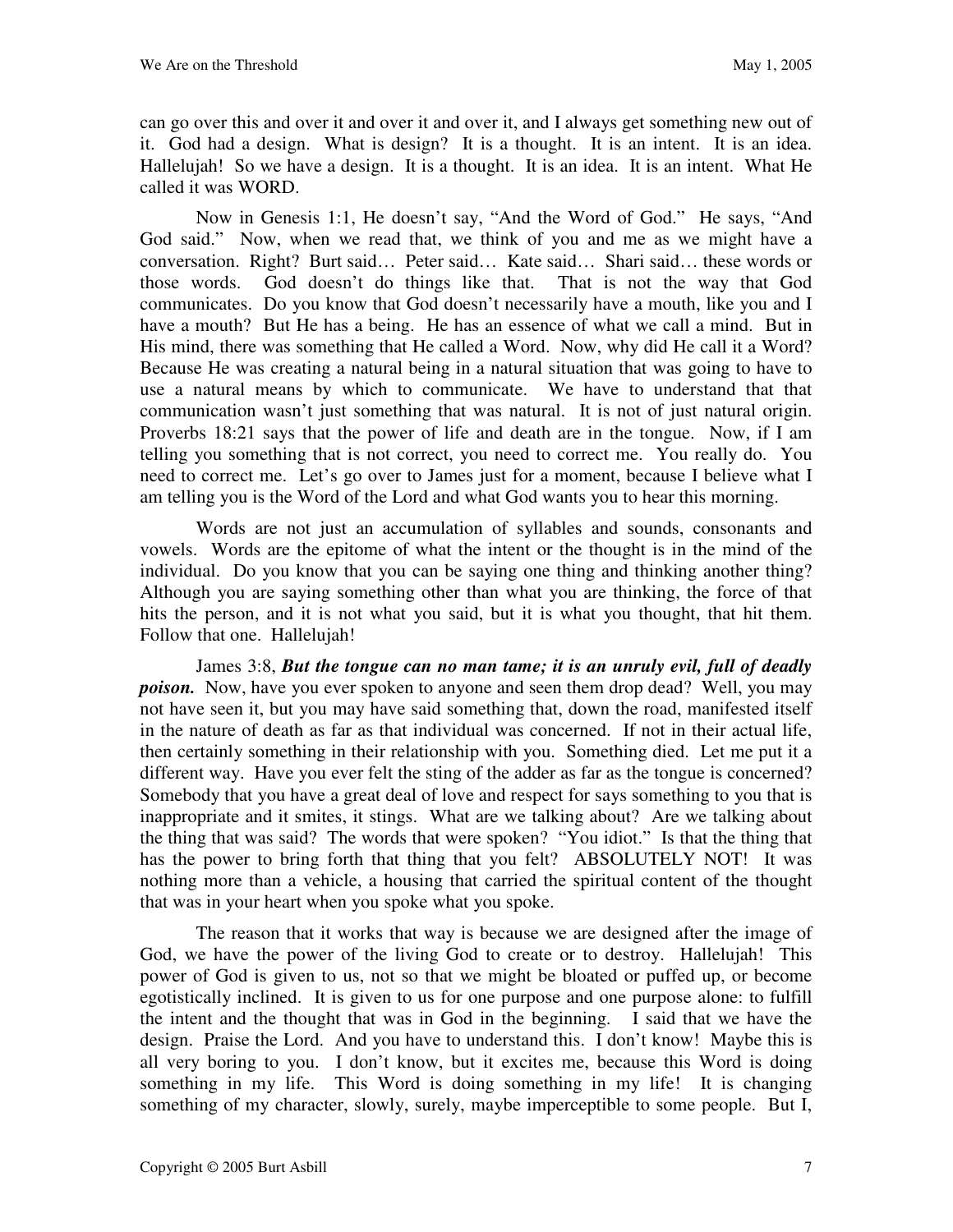of all people, am aware of the module of the Word working mightily in me. I may be a little confused about you (chuckle) but I am not confused about me. I look in the mirror and I know who I am. I know what I have to deal with. I know what thoughts go through my head. I know what I have to struggle with in my body. You can't deceive me about me. I know who I am. I know that this Word is bringing understanding and creating within me a desire. The first thing the Word creates in any of us is a DESIRE TO CHANGE! If you just want the Word for the sake of the Word, if you want it for the wrong thing, in the end you won't get what the Word was supposed to do. It is like taking a shovel and using the handle to dig the hole. How far are you going to get, especially out here in this Illinois dirt? You are not going to get too far. You will wind up with a broken shovel. Hallelujah!

Let me give it to you this way, if I may? When you were out there in the world sitting under sin and the Word of salvation came to you, somebody began to talk to you about your position of sin and the place of transgression, and the thing that God had for you, what happened? A desire started forming in here, didn't it? Something began to work right there in the "I." "I" don't want this any more, "I" want that. The more that you heard about that, the more that you wanted it, and the more you became what we call "convicted." But, you know, you have to understand these terms. You have to understand what the thing is that you are using as far as words are concerned. It wasn't that you were just "convinced."

Now, some people are intellectually convinced, and the change that they have is no change. It is superficial, because when they get put in the fire, when they get put into the crucible of pressure, their veneer begins to peel off. But the fact of the matter is that when we hear the Word of God it does something within the innermost part of our being and something is created at that instant, at that point in time, that is eternal! IT IS ETERNAL!!! That means that this flesh, this environment has no ability to make it anything other than what God wants it to be! The problem is, the devil capitalizes on our humanity and he wants to make the reality of our time more real than the reality of timelessness, **WHICH THE BIBLE CALLS ETERNITY!** Why do you think it was that Paul could shake off the viper in the fire and not be able to feel the effects of the poison? If he was looking at this flesh, he was a dead man. If he was looking at the reality of the circumstance around him he was a dead man. **But his eyes were fastened on something other than the temporalness and the fragility of his own being, of his own environment in the time that he was placed!** What did Paul say of himself? Have you ever thought about it? "I am a man." What was he talking about? Time! He was talking about time! He was a man that was born in a timeframe that he could not circumvent, even though he had a knowledge and an awareness of the eternity, because it wasn't in the plan of God! Hallelujah! I firmly believe, and this is Burt's opinion, so put it down as Burt's opinion, but I firmly believe that he went to God and asked God to give him that ability to circumvent his position of time. And God said, "No. It is not something that is yours to do. It is not something that you are privileged to have. You have to be a part of the great cloud of witnesses." The revelation that this man had, I believe, was every bit as great as the revelation that Enoch had. But there was something that God needed to demonstrate, and it could have well been something of a TEST for Brother Paul, something of a test for Paul in his position of Sonship. The Lord said, "My grace is sufficient." It was to see if he would be as willing to say to God at his timeframe, as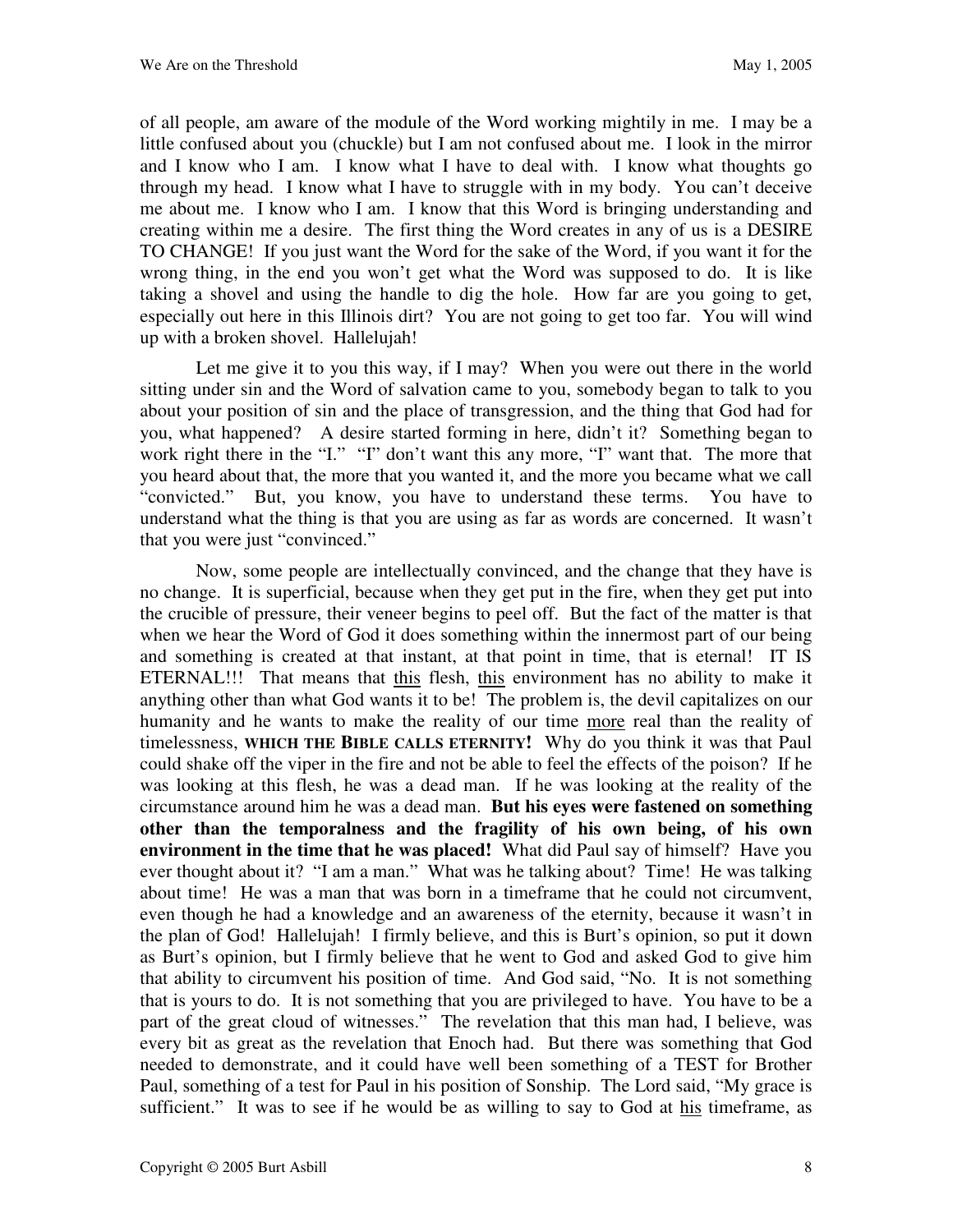Jesus Christ said in His timeframe, "Not My will, but Thine be done (Luke 22:42)." That is what He said. You know, there are so many theological conjectures about Paul and his thorn in his flesh. Well, who cares? I don't care about it. What I care about is the reality of heaven that this man had inside of him! How about the reality that John had inside of him? They tried to kill the man and couldn't kill him. They finally stuck him away out there on the island of Patmos, and somewhere there, in the midst of all the fire, he came to the pinnacle of his time. It was in that place of suffering and tribulation and degradation… It must have been terrible. But this man had a glimpse. This guy had a reality that superceded the realm of his time. You know, I don't know what it would take for God to give us some sort of illustration, because down through the whole seven thousand years, He has given one illustration after another of the fact of man with regard to setting his heart, his mind and his emotions on the fact of what it is that God intends. It all comes back to, "What is it that God wants?" **IT IS NOT A QUESTION OF, "WHO ARE YOU?" IT IS A QUESTION OF, "WHAT DOES God WANT?"** That is what it boils down to. That is what it ALL boils down to.

As far as I am concerned, the gospel of Jesus Christ is illustrated and laid out in Genesis 1:26. The whole Bible is written on the basis of that one particular verse. Genesis 1:26*, And God said, Let us make man in our image, after our likeness:*We can live our lives how we want to live them. You know what? You can take every revelation that we have and overlay it on these diagrams, and come up with some sort of understanding. The tabernacle. I don't care what it is, because God has been bringing forth a revelation on the continuum concerning this thought, that He wanted to create someone like Himself. Do you understand? ALL THROUGH TIME! It is not as though we come to the last days and all of a sudden we are there and we get to do the thing that they wanted to do and that makes us greater than them. I want to tell you something. If they had not done what they did, we would not be able to do what we are going to do. God doesn't all of a sudden take the top of the pillar (the chapiter) and stick it up there and hang it in space with nothing under it, because the chapiter that goes onto the top of the pillar is the crowning of the pillar, but the pillar holds the chapiter (II Chronicles 3:15). Hallelujah!

We have this Word. What is it that God wants in Genesis 1:26? Let's just turn over there for a minute and read it. Genesis 1:25, *And God made the beast of the earth after his kind, and cattle after their kind, and every thing that creepeth upon the earth after his kind: and God saw that it was good.*That's kind, kind, and kind, the number of the fullness (3 times). It was all good, but yet, God wasn't finished because creation was created to be subjected TO man. The fact is, you can look at timeframe as an element of environment. God created all of the things that He created for the purpose of bringing forth His grand finale, which was man. Verse 26, *Let us make man in our image, after our likeness:*Hallelujah! Hallelujah! Design. It was the thought and intent of God for man to be in His image, in His likeness. Has God changed His mind? Does God all of a sudden go, "I made a mistake. Let's change the plan. Let's go to plan B. Let's go to plan C." ABSOLUTELY NOT!

So, "in the beginning" is in the middle and in the end. Everything that God did in the beginning was for the purpose of what was to be announced in the end. Isn't that right? So we have purpose! Design and purpose. If you don't have a purpose in your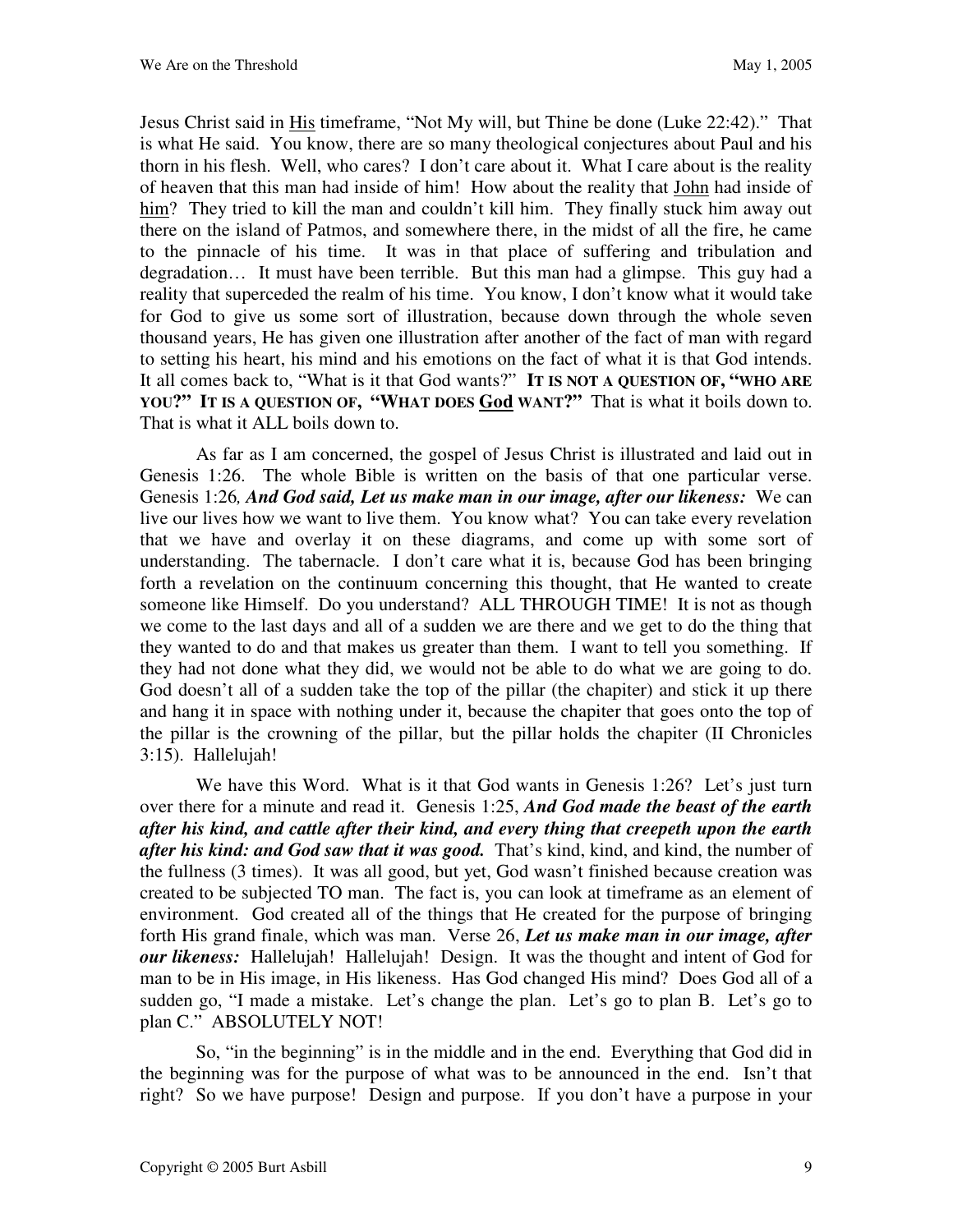mind, what you are designing is of little value. You know, if I am going to build a house, then I want to know what the house is going to look like. I want to know what it is going to be used for. I have to know what it is going to be used for in order to build the house in the way that it needs to be built. So it is that God decided, God planned, God purposed to bring forth His image and His likeness. And guess what? He was going to use time to do it.

Now, you and I are subjugated to our increment of time (See Diagram I, #2). It is like you and me in a box with no windows. Do you understand what I mean? Because of the timeframe we are in, and because we are temporal… If we think temporal, if we think natural, then it is just like being in that box with no windows. We just see the sides of the box, the ceiling, the roof, and the sides, and that is all that we see. We get up in the morning and we see the ceiling and the sides and the walls and the floor. That is all that we see. And that, unfortunately for a lot of us, is the way that we live. We live like we are in an increment of time, doing whatever it is that we do: paying our bills, watering our lawns, mowing our lawns, washing our cars, living with each other, trying to have some sort of harmony and not succeeding at it very well. Trying to get through these little scenarios of life in the morning, in the evening, in the morning, in the evening, day after day after day and all that we see are the ceiling, the walls and the floor and unfortunately, that is all of the environment that we experience, without the concept or the reality of what it is that God wants to do! It is like the man who lives in that box.

Have I told you the story of the man with the rock and the pushing of the rock? He was given the responsibility to push the rock. God came to him and said, "This is your job." Right here, outside of his front door was this big, old, humongous rock. It was a big, huge hunk of rock that looked like a mountain. He said, "Your job is to push it." Well, he assumed he was to move it. So he pushed with all of his might, every day and every night, every day and every night, every day and every night. Push, push, push, push. Push, push, push, push, doing what God told him to do. Push, push, push, push. Push, push, push, push. Then one day the devil came along and said, "What are you doing?" And he said, "I am pushing the rock." The devil says, "Why?" He says, "I don't know." The devil says, "Have you moved it?" The guy gets out and looks around the rock. He walks around the rock. The rock hadn't moved. The devil says, "You are a fool." Where was the man's vision? Where was the original thought? What was the intent of the word that the devil brought to him? It's purpose was to bring the man back into the element of his time, to have him focus on his situation from his perspective, from his position, and from his place of understanding.

And, you know, if I meet the devil on his terms, I am always in trouble. I am always in trouble! I have to meet the devil, not on his terms, but on Jesus Christ's terms. I have to meet him with the thought, with the reality of what it was that I was created for. I wasn't created to live 70 years. I was created to live eternally. It is allotted unto man three score years and ten (Psalm 90:10) - that is the natural position of temporal, carnal thinking ! I wasn't created to live three score and ten. I WAS CREATED TO LIVE ETERNALLY!

If you think that what I am telling you is fiction, I suggest you go into the story of where Jesus Christ talked about Lazarus (Luke 16:19-31). It is an illustration of a heavenly principle. Do you know what the words were that he used to describe his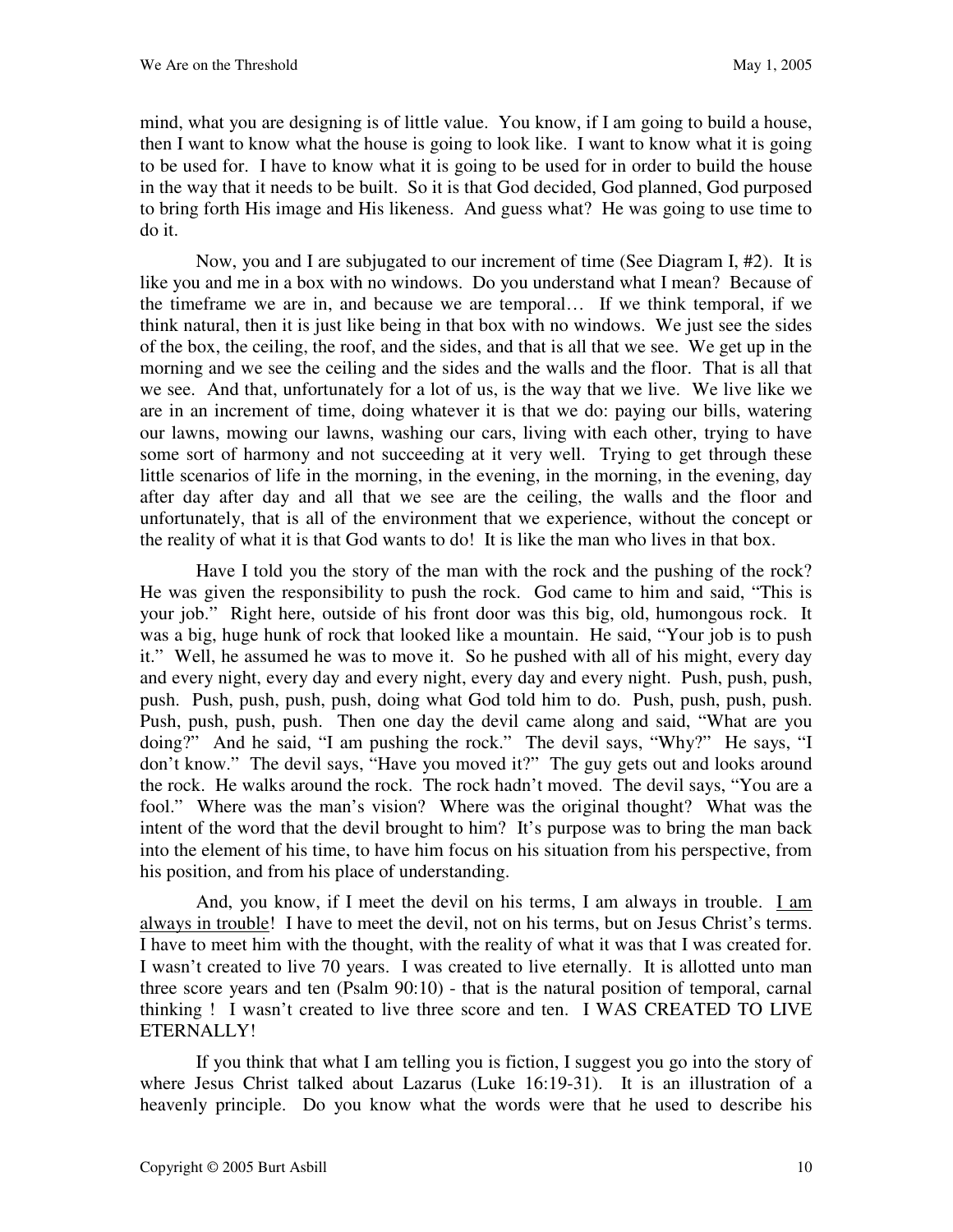position and his place? He used the words "I AM." "I AM the resurrection and the life" (John 11:25). What was He telling them? "You don't have to wait to die! You don't have to wait for the grand finale of time coming to a place of closing and cessation in order to achieve the fact of what it is that I have for you! I AM the past, I AM the present, I AM the future!" (See Diagram I, #3) Hallelujah!

Why do you think we have miracles? Is it just that God wants you to feel good? Is it just that God wants you to have an easier place of it? Or is there something of an eternal purpose in the mind of God? I say it is because there is an eternal purpose! He wants to get our minds off the temporal, off the natural. But we do something very wrong with the demonstration. We call it "supernatural." We call it "supernatural," as though it were something outside of the norm because the norm is how we are regulated by our environment of time. Hallelujah! I wasn't created to be regulated by time. Do you know that? That doesn't mean that I don't have troubles, I don't have sufferings, I don't have pain, but there is something of a perspective that I have to have in the midst of that tribulation that motivates me to be something other than what my circumstance is wanting me to be. Everything around me and inside of me is saying that I am a dead man. Everything around me is saying, "Your flesh is as grass" (I Peter 1:24). Your position, your place of temporalness… everything around me! I get up in the morning, go to bed at night, during the middle of the night, during the day, indigestion, headache, backaches, feet aches, arm aches, hand aches. If that wasn't enough, personality conflicts are going on here, going on there, everyone vying for this, vying for that. I seem to be the ping pong ball that is getting bounced back and forth across the table. Hallelujah! And we say, "Oh my, oh me, oh boy, how can I have it so bad?" TIME is bringing us into that place of subjugation. It is bringing us down and beating us down, saying that, "You are subject to your environment, there is nothing that you can do about it!" Poppy cock! **I wasn't created to be subjected to my environment!** Did you know that? I was created for greater things. I was created for better things. **I was created to RULE!** Hallelujah! It says so right here in the Bible, in Genesis chapter 1. Come on!

Do you know what this is right here? He says, "Once I was alive." Romans 7:9, *For I was alive without the law once: but when the commandment came, sin revived, and I died.*What happened? I died. So Eden only lasted for a very short time. Hallelujah! Verse 10, *And the commandment, which was ordained to life, I found to be unto death.* What had been ordained to LIFE became DEATH to me. COME ON! What was ordained to LIFE?

Now I want to ask you, has the concept of God, in what He hoped to achieve in time, been cancelled out? Did somebody made a mistake? Absolutely not. In Revelation 13:8 it says, *…of the Lamb slain from the foundation of the world.* The Lamb was slain before what? Before TIME. The Lamb was slain before TIME. The Lamb was killed before TIME. OH, COME ON! What does that mean? Right there, God brought eternity into existence in a realm of time by slaying the Lamb. Paul says that what was meant to be life unto him became death (Romans 7:10). Now, let me tell you something. God knew that all the time. He understood that. And He said, "God created man in His own image and His own likeness" (Genesis 1:26). "Let them have dominion." Now, if you want to look up that word "dominion," you will find that what it really means is to bring into subjugation. Bring into subjugation. I want to ask you, did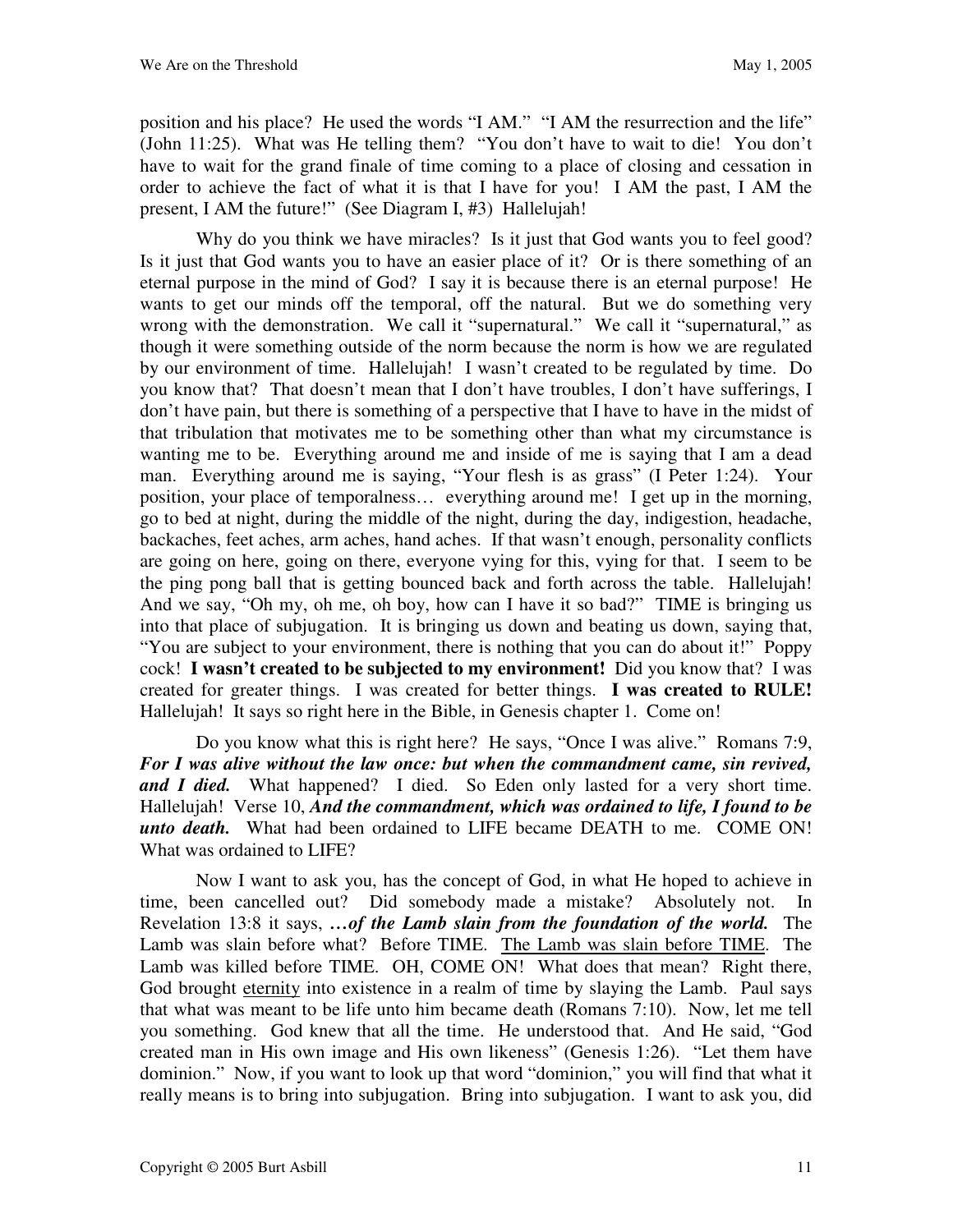God change His mind? Did this change God's plan? Did the fact of what the devil did, somehow change God's plan or upset God's apple cart? Absolutely not! GOD DOES NOT CHANGE! There is no shadow of turning in Him. Did He make a mistake? ABSOLUTELY NOT! He knew that in this realm (See Diagram I, #2), IN THIS REALM, because of what He did out here (#1) before time, man would be able to acheive the objective that God set for him.

Do you know that it is on the principle of that Word in Revelation 13:8 that Enoch was able to do what Enoch did? Do you know that it was on the basis of that principle that Elijah was able to do what he did? Do you know that it was on this principle that Moses was able to do what Moses did? The thing that they all had in common was that they bypassed the grave. They circumvented the law of sin and death on the basis of the principle of the Lamb being slain from the foundation of the earth. Now I have a question for you! If they could do what they did on the basis of that principle, what about us? What is it that you and I can accomplish on the basis of the reality of the thing that was a shadow in the beginning and that they utilized to circumvent their position of death? That means that I've got to change my thinking. Do you understand? I have got to change the way I look at things. I have got to change my behavior. I have to look at things in a different way and in a different light. I have got to look at things and behave and respond. RESPOND – HELLO – RESPOND! That means that you do something different than what you have been doing. It is not you that does it because Paul said "it is Christ in me" who does it. What is he talking about? Christ is another word for Son.

God wants sons. So here we have a realm of hell, a realm of death (See Diagram II, #2). I call this the land of "Oh, Poor Me" (4) and it is ruled by the spirit of "Poor Me." So any time you find yourself under the influence of "Poor Me," you know where you are! You know what's happening! "Oh, nobody loves me any more." "Oh, nobody likes me." "Nobody appreciates me." "Nobody is doing anything for me." "I've got to do it all myself." "Oh, everybody is so insensitive." "Nobody understands my condition." "Nobody knows what I am going through!" "Nobody understands the trouble I'm in!" Of course, you don't have that trouble, right?

Let me tell you something here, if I may? Please, don't get mad at me because I sound somewhat presumptuous or something. I'm not trying to be presumptuous. Let me tell you something. YOU ARE YOUR WORST ENEMY! It is not your husband. It is not your wife. It is not your brothers. It is not your sisters. It is not your mother. It is not your father. YOU ARE YOUR WORST ENEMY! YOU ARE YOUR WORST ENEMY! You are the only one that can displace this lie of the land of "Oh, Poor Me." You are the only one. My mother used to say, "Well, Burt, you can lead a horse to water, but you can't make him drink." That meant that she could cook in the kitchen all day and sit me down at the table and I could just turn up my nose at what she had been baking all day thinking that I would like it. But because of some little altercation or something that someone did or said, or because she didn't do what I thought she should do, I was going to show her. Of course, you don't have that problem.

Let me tell you something else about this land of "Oh, Poor Me." It is not only the land of "Oh, Poor Me," but in this land is the spirit of "I Will." (See Diagram II, #3) "I Will" is the ruling factor. If you don't believe me, turn over into Isaiah 14. I believe five times the devil says one thing. "I Will." So, you see the land of "Oh, Poor Me"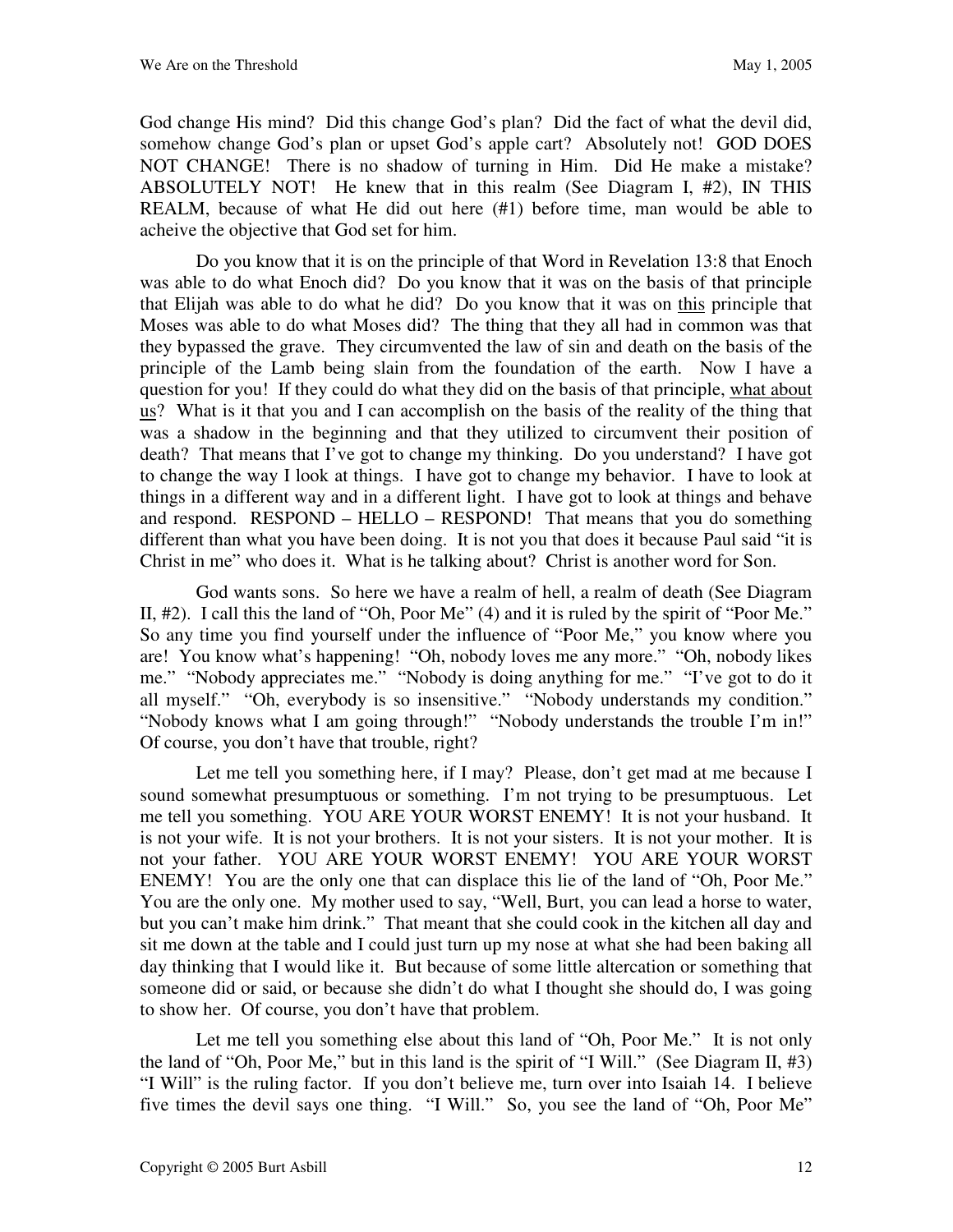ruled by "Poor Me" is always an "I Will" type of person. Let me tell you what "I Will" is, if I might be so bold as to make this recommendation. It is called "self-centeredness." It is called "self-centeredness." Do you want to know where it was derived? Do you want to know where the theology that supports this doctrine comes from? It comes from Genesis 3:4, *And the serpent said unto the woman, Ye shall not surely die:* Who? Me! "You won't surely die. Instead, you shall be like gods. The world will revolve around you. You're going to come to the epitome of everything!" That is what he was telling her. "You are going to become the focal point. Your attention is to become solely and absolutely upon yourself." What did he say to her? He said, "You… You… You…" Isn't that what he said? "You shall not surely die for God knows that in the day that you eat thereof, your eyes shall be opened and you shall be as gods, knowing good and evil" (Genesis 3:4-5). What are we talking about? THE EXALTATION OF SELF.

I encourage you to go back and look at your latest confrontations, personality and circumstantially. I'll make it easy for you: within the last 24 hours. Go back over the last 24 hours and the last personality conflict that you had. Was it because somebody stepped on your toes? They did not consider you? They were not in some position of looking at you as you thought that they should be considering you. Well, I would like for you to consider something. Outside of the revelation of the understanding of our eyes being enlightened, we do not have any hope of escaping this realm. But I want to tell you something. In the midst of this realm of "Oh, Poor Me" we find ourselves (See Diagram II, #5). Here, right? In the midst of this hell realm we find ourselves. This is our heart. We are the "I Will," but we are confronted with the I AM.

I want to tell you what God is doing. God hasn't changed His thought. God hasn't changed His idea. God hasn't changed His intent. We think we get married, have children, live right, pay bills, prosper, or not prosper, whatever our circumstance is, and that is the epitome of everything. Like the man pushing the rock. The devil comes to him and says, "It's not moving, you're a fool!" He says, "Yes, I am a fool. I'm doing something that has no benefit or profit." Why? Because he is looking in a temporal realm, he is focusing horizontally. Yet, in spite of that, God comes to the man and He confronts him and his position of transgression. He says to the man, "Go look in the mirror." What is the mirror? The mirror is the Word of God, and is filled with the intent and the desire that God has with regard to creation. We cannot… Do you hear me? …maintain a focus on this realm of temporalness and have any hope, any confidence in fulfilling the will of God that has been given to us to do.

**I'm telling you, men and women have done supernatural things on the basis of the Word that God has spoken to them!** What they saw was the reality of eternity in the Word and they began to incorporate that eternity into their lives and it gave them the strength to go without fathers, go without mothers, go without wives, go without children, to give of their substance, to give of their life, to give of their flesh, to give of their totality of their being for a moment, or what would seem but a flash of time. It had nothing to do with time! It had everything to do with eternity, and the reality of God that was around them. *In the beginning was the Word, and the Word was with God, and the* 

*Word was God. 2The same was in the beginning with God. 3All things were made by him* (the Word)*; and without him* (the Word) *was not any thing made that was made* (John 1:1-3)**.** Oh boy!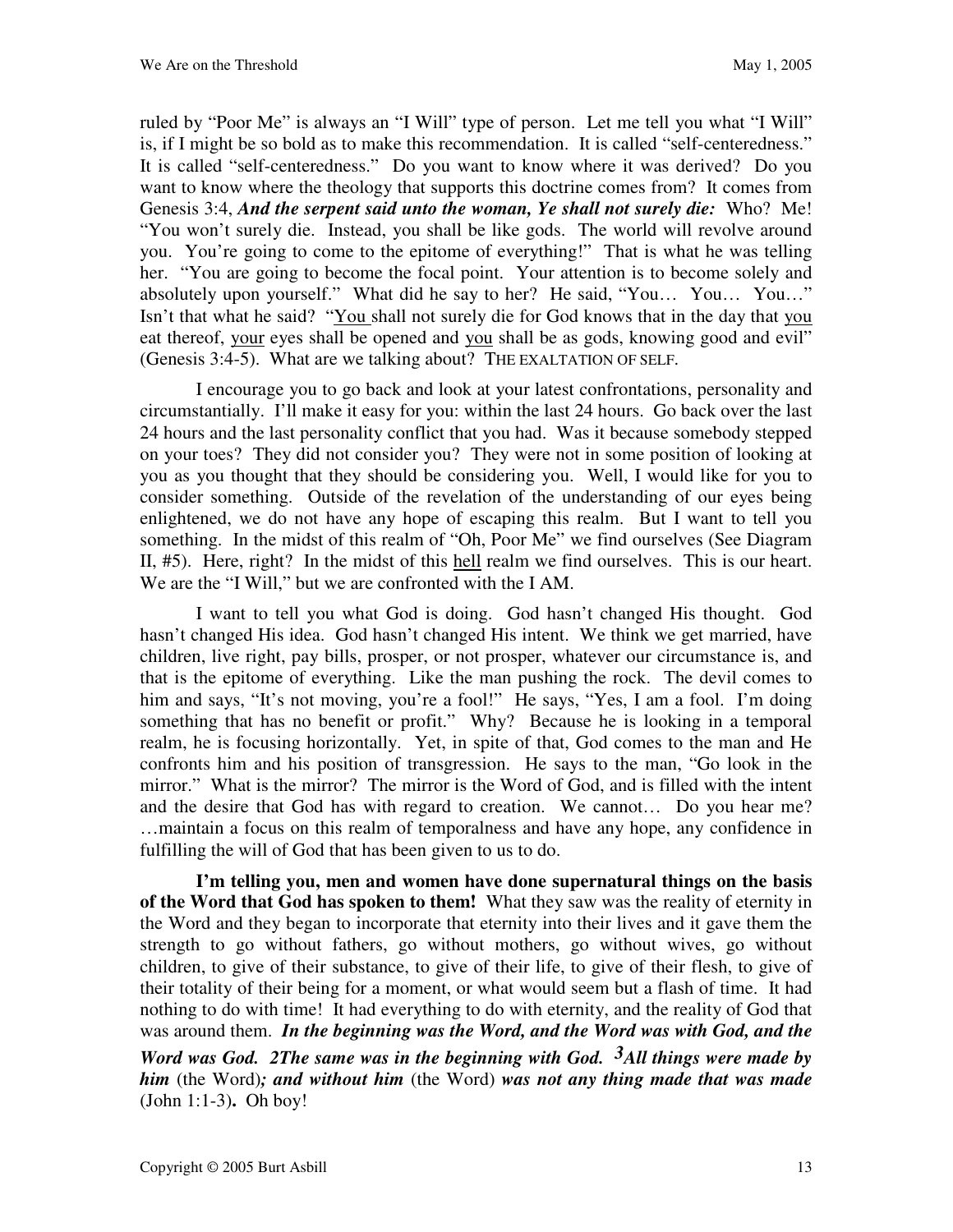And here we are in this environment and God speaks something to us. There is a quickening. If the Spirit that raised Christ Jesus from the dead dwell in you – what shall it do? It shall quicken what? Your mortal body! (See Diagram II, #11) Your body that is subjected to TIME! It is not talking about just getting a fuzzy, wuzzy feeling, those little goose bumps running up and down your spine, the hairs standing up on your arms and on the back of your neck. It is talking about the reality of eternity invading your personal environment of temporal time. Romans 8:11, *But if the Spirit of him that raised up Jesus from the dead dwell in you, he that raised up Christ from the dead shall also quicken your mortal bodies by his Spirit that dwelleth in you.* It shall quicken, **quicken**, **QUICKEN**! What we are talking about is the quickening of the spirit of mortality, but the church has taken it and made it a doctrine that is something other than what it says. The church says that is something to be invoked at the end of the day. When that last breath is drawn, then and only then do you have the right to step off the end of TIME into ETERNITY. **I'm telling you that God gave it to you, not for you to step off into the end of time, but to bring the reality of eternity into your timeframe!** Hallelujah!

This is all scriptural, by the way. Go into Ezekiel 28. I love it. It is so good. Somebody comes and says to me after the meeting, "Do you want to go eat?" I say, "I'm full." I've got to sit down and wait a little bit. Verse 18, but let's go up. We are talking about Satan. We are talking about the position. We are talking about the realm of hell. Now, hell is not some realm out there, some hole in the earth that you can go down into for miles and miles and all of a sudden you find these things that we call demons and princes. Hell is an environment in which you and I live. God is going to create another environment outside of this environment to put them in. Hallelujah! Ezekiel 28:15, *Thou wast perfect in thy ways from the day that thou wast created, till iniquity was found in thee.* You know that there is a lesson here that we really need to look at and observe, because this is the tactic that the devil uses. Do you remember what God said about everything when he made Adam? He stepped back and what did He do? "It is good!" Verses 16-17, *By the multitude of thy merchandise they have filled the midst of thee with violence, and thou hast sinned: therefore I will cast thee as profane out of the mountain of God: and I will destroy thee, O covering cherub, from the midst of the stones of fire. 17Thine heart was lifted up because of thy beauty***.** What are we talking about? The devil not being a creative individual. We talk about death to self. Now we know why we have a message that is called death to self. Why? Now we are understanding, or getting some sort of a glimpse, some sort of comprehension. We are not formed or fashioned after the image of God in the rightness of what happened in the garden. There is something of an image that has been supplanted over us to conform us into an image that God does not want us to be. The devil has to use what God made, but he has to change it from what it was to what he wants it to be.

There are two destinies. Two destinies. Two destinies and only two destinies. There is no middle ground! (See Diagram II,  $#7$ ) There is the son of perdition  $(H8)$ , which this **WHAT?** can lead you to, or there is the Son of God (#9) which is the I AM (#10). The "I Will" versus the "I AM," in confrontation with each other. And you know what? The sad news is that although every knee is going to bow; and every tongue will confess, not everyone is going to make it into the place that God created for them. It says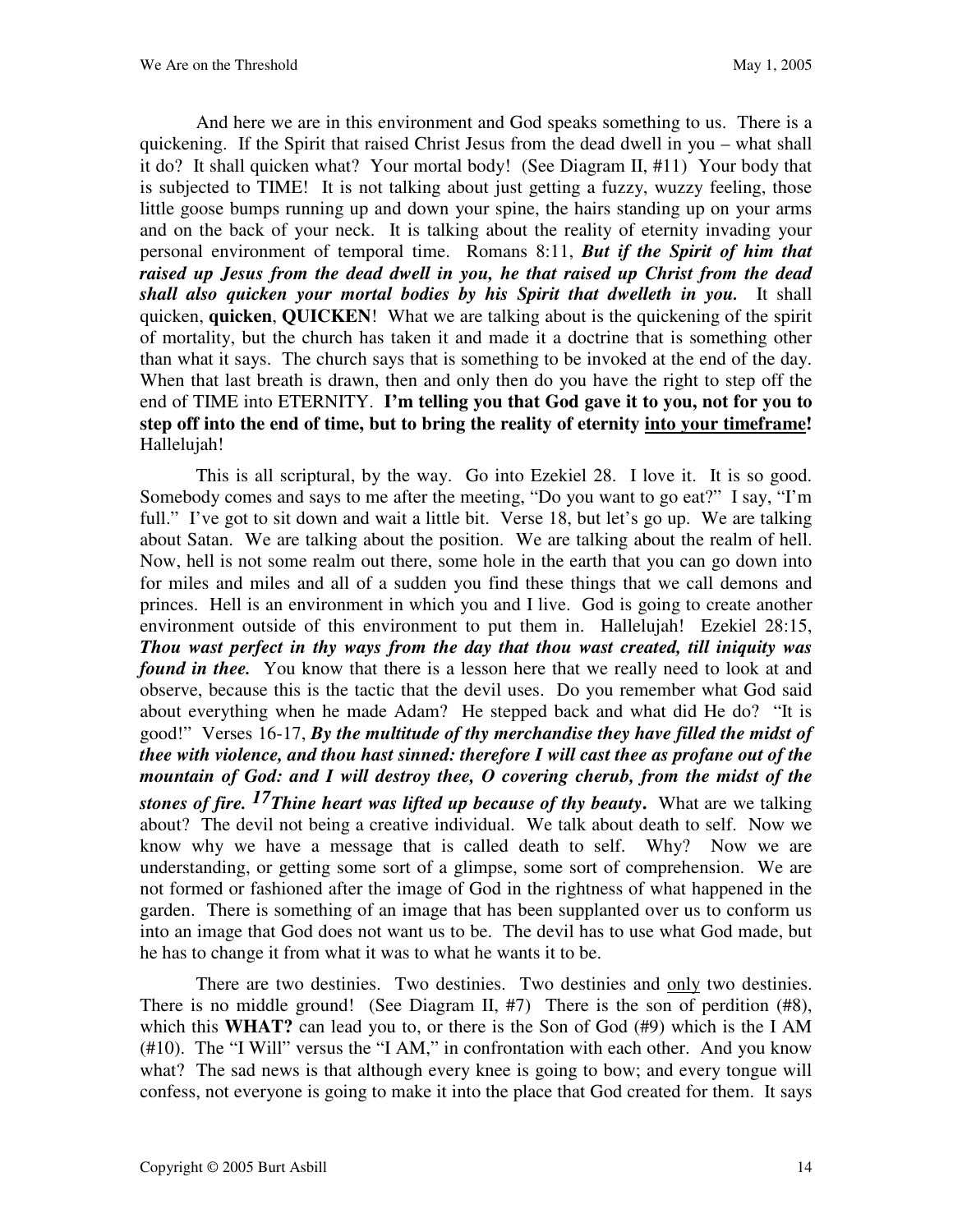in verse 17, *Thine heart was lifted up because of thy beauty, thou hast corrupted thy wisdom by reason of thy brightness:* You know, some of us think that we are so smart. We think we know it, we think we got it, we think we've got it down pat. We've got all the words. We've got all the phrases. We know the scriptures inside, outside, upside down and backwards. And yet, we don't know anything because we are not allowing the revelation of the "I AM" to work in the position of the "I Will." Death swallowed up into victory. Oh death, where is thy sting (I Corinthians 15:54-56)? Oh death, where is thy victory? The sting of death is what? The sting of death is sin. Hallelujah! My mind has to be centered - not in here, in this time realm (See Diagram I, #2), but out here in the realm that is called eternity (#1,3). My vision can't be down here - horizontally, but it has to be vertical. Let therefore this mind that was in Who? In Christ Jesus, be in you (Philippians 2:5). What are we talking about? Let therefore this mind that was in Christ Jesus… What mind was in Christ Jesus?

"Phillip, have you been with me so long? He that hath seen Me hath seen the Father. You don't know, Phillip, that I and the Father are one (John 14:9)?" That is the position or place of relationship where God is wanting to bring you and I into conformity to the thought that He had from the very beginning.

*Thou hast corrupted thy wisdom by reason of thy brightness* (verse 17). You know, Paul had this revelation. If you would go over there in Romans, he says, "neither death nor life" (Romans 8:38). "Neither death nor life." Do you know the greatest star that has fallen is the person that knows so much about God? Go over there into Hebrews. It talks about once being enlightened, coming into the truth, having tasted of the heavenly gift… Hebrews 6:4-6, *For it is impossible for those who were once enlightened, and have tasted of the heavenly gift, and were made partakers of the Holy Ghost, 5And have tasted the good word of God, and the powers of the world to come, 6If they shall fall away, to renew them again unto repentance; seeing they crucify to themselves the Son of God afresh, and put him to an open shame.* What are we talking about? We're talking about an individual that has had an experience that has lifted him up out of this realm. He has found something that is resurrection. He had been resurrected out of himself into the "I AM," into the position of the "I AM." The "I Will" had begun to assert his rightful position of authority and finally brings him into a place of subjugation to his temporal environment and then he rejects God. God help US! God help US!

It says, "I will cast thee down." Ezekiel 28:17*, I will cast thee to the ground, I will lay thee before kings, that they may behold thee.*Hallelujah! That gives you and me strength! That gives you and me hope! That gives you and me a glimpse of resurrection! That gives you and me an idea of what God is saying that you and I have the capability of doing! How is He going to do it? Let's just read on. Verse 18, *Thou hast defiled thy sanctuaries by the multitude of thine iniquities, by the iniquity of thy*  traffick; Remember that scripture that I read back there in Matthew? Matthew 7:22-23, *Many will say to me in that day, Lord, Lord, have we not prophesied in thy name? and in thy name have cast out devils? and in thy name done many wonderful works? 23And then will I profess unto them, I never knew you: depart from me, ye that work iniquity.*  They said, "Haven't we proclaimed You in a position and a place of preeminence?" He said, "I don't know you. You are workers of iniquity." Why? Because they did not fulfil the plan or the purpose for which God created them.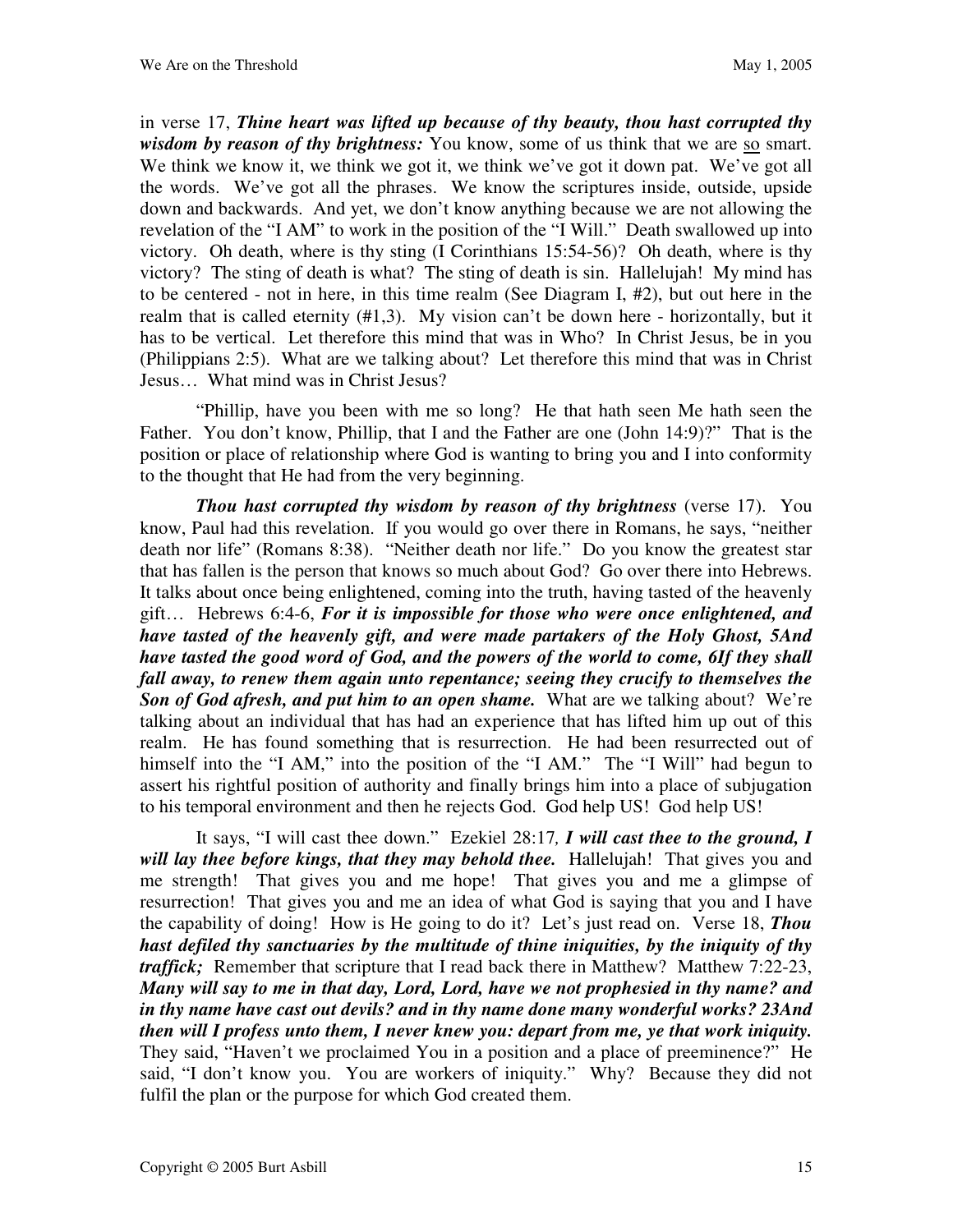You are not judged on the basis of what you think. You are not judged on the basis of what you perceived but did not utilize in the fashion for which it was created. You are judged on the basis of the thought and the intent that was originally stated from the beginning. It is what is revealed when that blueprint is layed over you and I at the end of the day. Hallelujah! You and I have an individual responsibility to walk out our own salvation in fear and trembling (Philippians 2:12). Now, I don't mean that you are hard and bully and running roughshod over this and over that. That has nothing to do with it. It has everything to do with understanding what is in the heart of God. What is in the heart! You could take design, form and purpose, stick it in the midst of eternity and call it the heart of God (See Diagram III). That is what the heart of God is all about. That is what is in the thought, the intent, the desire of God. It is to bring forth the reality of sons. Hallelujah!

Now, here is the good news. Ezekiel 28:18, *…therefore will I bring forth a fire from the midst of thee, it shall devour thee, and I will bring thee to ashes upon the earth in the sight of all them that behold thee.* (See Diagram II, #6) What does that mean? "I'm going to bring forth." What does that mean? **It means divinity entering**  into the soul of man. God says in Genesis, "I'm going to bring forth <u>fire</u>" (Genesis 1:3). He (Ezekiel) is just reiterating what God said in the beginning. Genesis 1:1-3, *In the beginning God created the heaven and the earth. 2And the earth was without form, and void; and darkness was upon the face of the deep. And the Spirit of God moved upon the face of the waters. 3And God said, Let there be light: and there was light.*  The light came into the midst of the deep or the abyss or what we call hell, the realm in which God later placed man. It is divinity in man's soul that will devour the devil.

Turn real quickly with me over to II Corinthians 4:1-2, *Therefore seeing we have this ministry, as we have received mercy, we faint not; 2But have renounced the hidden things of dishonesty, not walking in craftiness, nor handling the word of God deceitfully;*Isn't it strange that he talks about handling the Word of God deceitfully to Christians who are supposed to be of another thought, another mind, and yet are using the thing that is ordained to LIFE to bring death? *…nor handling the word of God deceitfully; but by manifestation of the truth commending ourselves to every man's conscience in the sight of God. 3But if our gospel be hid, it is hid to them that are*  lost:4In whom the god of this world hath blinded the minds of them which believe not, lest the light of the glorious gospel of Christ, who is the image of God, should shine *unto them.* Glorious gospel of Christ? Come on. What is that? Aren't you saved and going to get to heaven? Sons of God. It is talking about a position, a place of relationship. It is talking about an identity that is separate from the identity that I was born with in the natural realm (See Diagram II, #12). I therefore, little children, travail again (Galatians 4:19). Why? Why? Why? Why was he travailing? For Christ, the Son, the nature, the intent, the design, the thought, and the purpose, the reality that God had from the beginning. Time, all of time is devoted to that one purpose, to that one scenario. Time. The whole purpose of time is devoted to that one reason, that one purpose and that is to bring forth the reality of what God calls a son.

You can't have a butterfly without having the cocoon and you can't have the cocoon without having the caterpillar. You can't have a house unless you have a foundation, unless you have a superstructure, unless you have a roof. That is what people